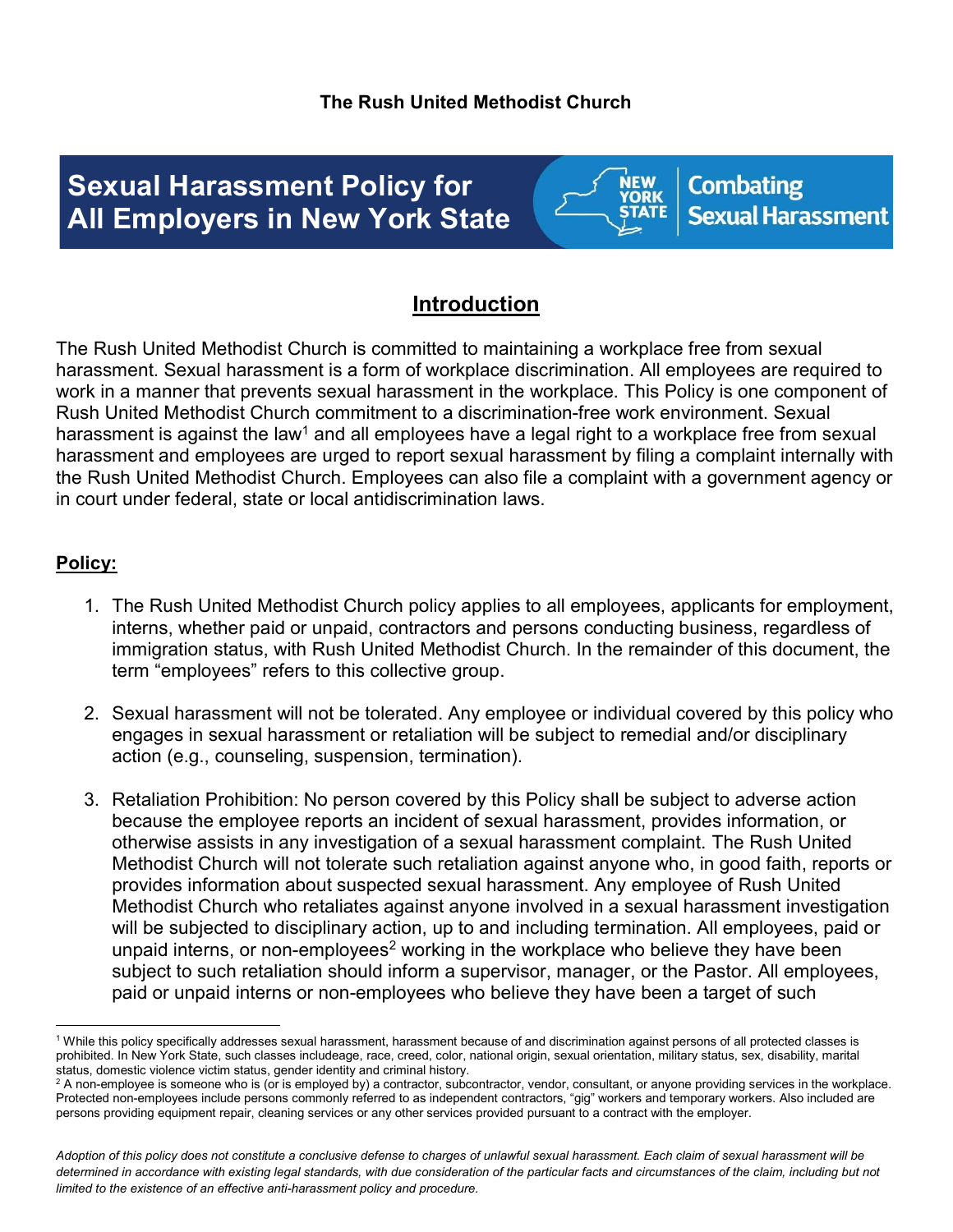retaliation may also seek relief in other available forums, as explained below in the section on Legal Protections.

- 4. Sexual harassment is offensive, is a violation of our policies, is unlawful, and may subject the Rush United Methodist Church to liability for harm to targets of sexual harassment. Harassers may also be individually subject to liability. Employees of every level who engage in sexual harassment, including managers and supervisors who engage in sexual harassment or who allow such behavior to continue, will be penalized for such misconduct.
- 5. The Rush United Methodist Church will conduct a prompt and thorough investigation that ensures due process for all parties, whenever management receives a complaint about sexual harassment, or otherwise knows of possible sexual harassment occurring. The Rush United Methodist Church will keep the investigation confidential to the extent possible. Effective corrective action will be taken whenever sexual harassment is found to have occurred. All employees, including managers and supervisors, are required to cooperate with any internal investigation of sexual harassment.
- 6. All employees are encouraged to report any harassment or behaviors that violate this policy. The Rush United Methodist Church will provide all employees a complaint form for employees to report harassment and file complaints.
- 7. Managers and supervisors are required to report any complaint that they receive, or any harassment that they observe or become aware of, to the Pastor or the Chairperson of the Staff – Parish Relations Committee.
- 8. This policy applies to all employees, paid or unpaid interns, and non-employees and all must follow and uphold this policy. This policy must be provided to all employees and should be posted prominently in all work locations to the extent practicable (for example, in a main office, not an offsite work location) and be provided to employees upon hiring.

# What Is "Sexual Harassment"?

Sexual harassment is a form of sex discrimination and is unlawful under federal, state, and (where applicable) local law. Sexual harassment includes harassment on the basis of sex, sexual orientation, self-identified or perceived sex, gender expression, gender identity and the status of being transgender.

Sexual harassment includes unwelcome conduct which is either of a sexual nature, or which is directed at an individual because of that individual's sex when:

- Such conduct has the purpose or effect of unreasonably interfering with an individual's work performance or creating an intimidating, hostile or offensive work environment, even if the reporting individual is not the intended target of the sexual harassment;
- Such conduct is made either explicitly or implicitly a term or condition of employment; or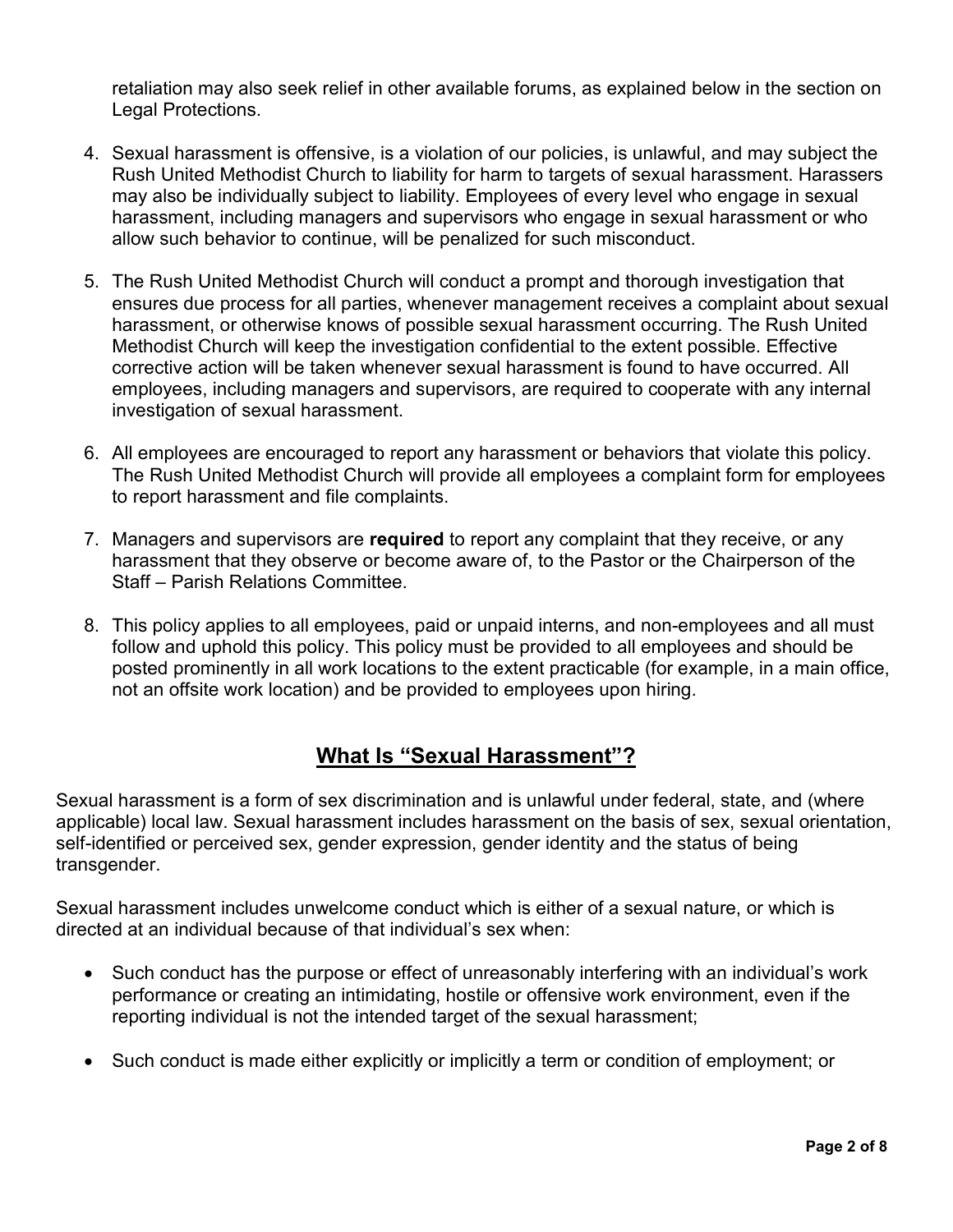• Submission to or rejection of such conduct is used as the basis for employment decisions affecting an individual's employment.

A sexually harassing hostile work environment includes, but is not limited to, words, signs, jokes, pranks, intimidation or physical violence which are of a sexual nature, or which are directed at an individual because of that individual's sex. Sexual harassment also consists of any unwanted verbal or physical advances, sexually explicit derogatory statements or sexually discriminatory remarks made by someone which are offensive or objectionable to the recipient, which cause the recipient discomfort or humiliation, which interfere with the recipient's job performance.

Sexual harassment also occurs when a person in authority tries to trade job benefits for sexual favors. This can include hiring, promotion, continued employment or any other terms, conditions or privileges of employment. This is also called "quid pro quo" harassment.

Any employee who feels harassed should report so that any violation of this policy can be corrected promptly. Any harassing conduct, even a single incident, can be addressed under this policy.

#### Examples of sexual harassment

The following describes some of the types of acts that may be unlawful sexual harassment and that are strictly prohibited:

- Physical acts of a sexual nature, such as:
	- o Touching, pinching, patting, kissing, hugging, grabbing, brushing against another employee's body or poking another employee's body;
	- o Rape, sexual battery, molestation or attempts to commit these assaults.
- Unwanted sexual advances or propositions, such as:
	- $\circ$  Requests for sexual favors accompanied by implied or overt threats concerning the target's job performance evaluation, a promotion or other job benefits or detriments;
	- o Subtle or obvious pressure for unwelcome sexual activities.
- Sexually oriented gestures, noises, remarks or jokes, or comments about a person's sexuality or sexual experience, which create a hostile work environment.
- Sex stereotyping occurs when conduct or personality traits are considered inappropriate simply because they may not conform to other people's ideas or perceptions about how individuals of a particular sex should act or look.
- Sexual or discriminatory displays or publications anywhere in the workplace, such as:
	- o Displaying pictures, posters, calendars, graffiti, objects, promotional material, reading materials or other materials that are sexually demeaning or pornographic. This includes such sexual displays on workplace computers or cell phones and sharing such displays while in the workplace.
- Hostile actions taken against an individual because of that individual's sex, sexual orientation, gender identity and the status of being transgender, such as: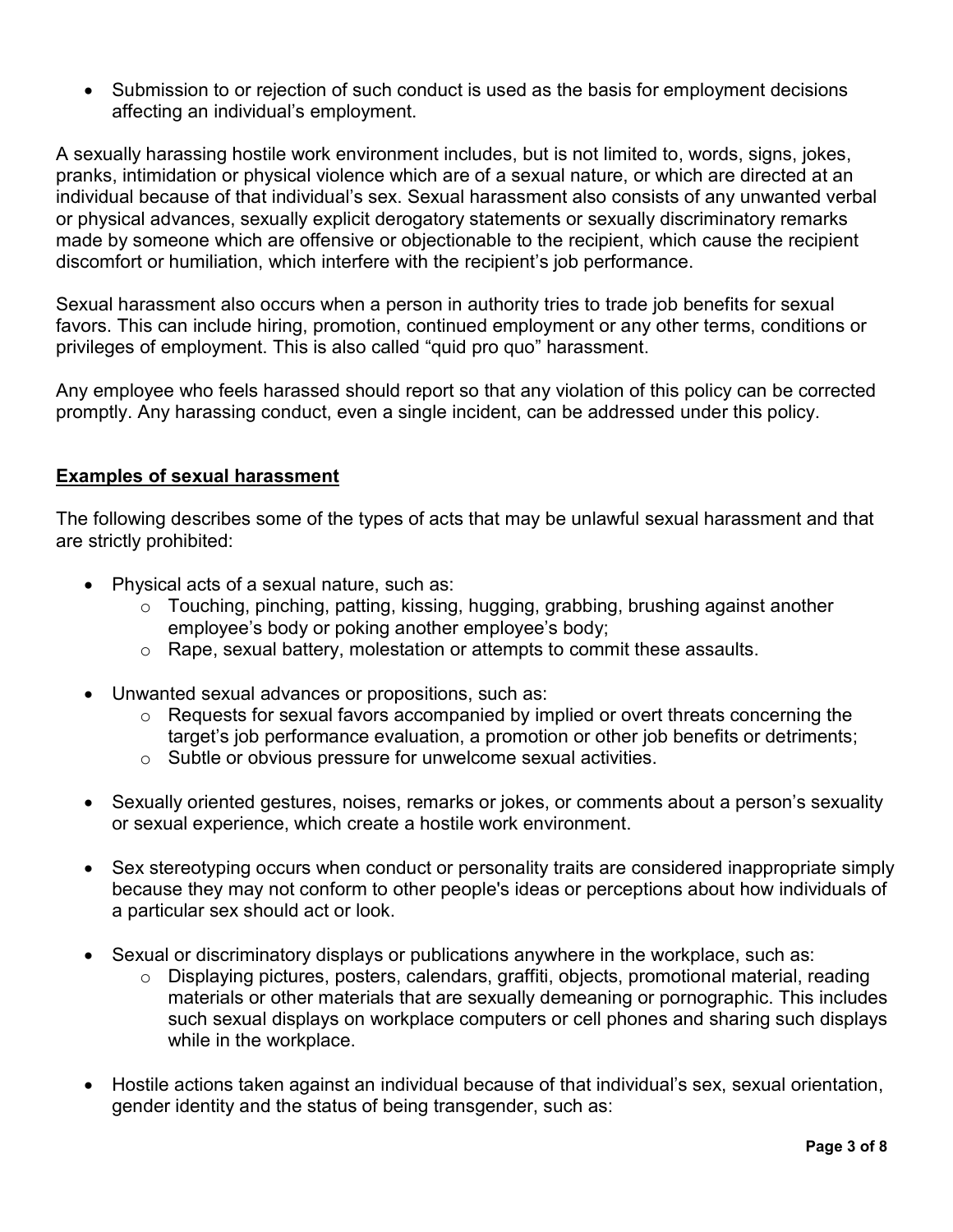- $\circ$  Interfering with, destroying or damaging a person's workstation, tools or equipment, or otherwise interfering with the individual's ability to perform the job;
- $\circ$  Sabotaging an individual's work;
- o Bullying, yelling, name-calling.

#### Who can be a target of sexual harassment?

Sexual harassment can occur between any individuals, regardless of their sex or gender. New York Law protects employees, paid or unpaid interns, and non-employees, including independent contractors, and those employed by companies contracting to provide services in the workplace. Harassers can be a superior, a subordinate, a coworker or anyone in the workplace including an independent contractor, contract worker, vendor, client, customer or visitor.

#### Where can sexual harassment occur?

Unlawful sexual harassment is not limited to the physical workplace itself. It can occur while employees are traveling for business or at employer sponsored events or parties. Calls, texts, emails, and social media usage by employees can constitute unlawful workplace harassment, even if they occur away from the workplace premises, on personal devices or during non-work hours.

### Retaliation

Unlawful retaliation can be any action that could discourage a worker from coming forward to make or support a sexual harassment claim. Adverse action need not be job-related or occur in the workplace to constitute unlawful retaliation (e.g., threats of physical violence outside of work hours).

Such retaliation is unlawful under federal, state, and (where applicable) local law. The New York State Human Rights Law protects any individual who has engaged in "protected activity." Protected activity occurs when a person has:

- made a complaint of sexual harassment, either internally or with any anti-discrimination agency;
- testified or assisted in a proceeding involving sexual harassment under the Human Rights Law or other anti-discrimination law;
- opposed sexual harassment by making a verbal or informal complaint to management, or by simply informing a supervisor or manager of harassment;
- reported that another employee has been sexually harassed; or
- encouraged a fellow employee to report harassment.

Even if the alleged harassment does not turn out to rise to the level of a violation of law, the individual is protected from retaliation if the person had a good faith belief that the practices were unlawful. However, the retaliation provision is not intended to protect persons making intentionally false charges of harassment.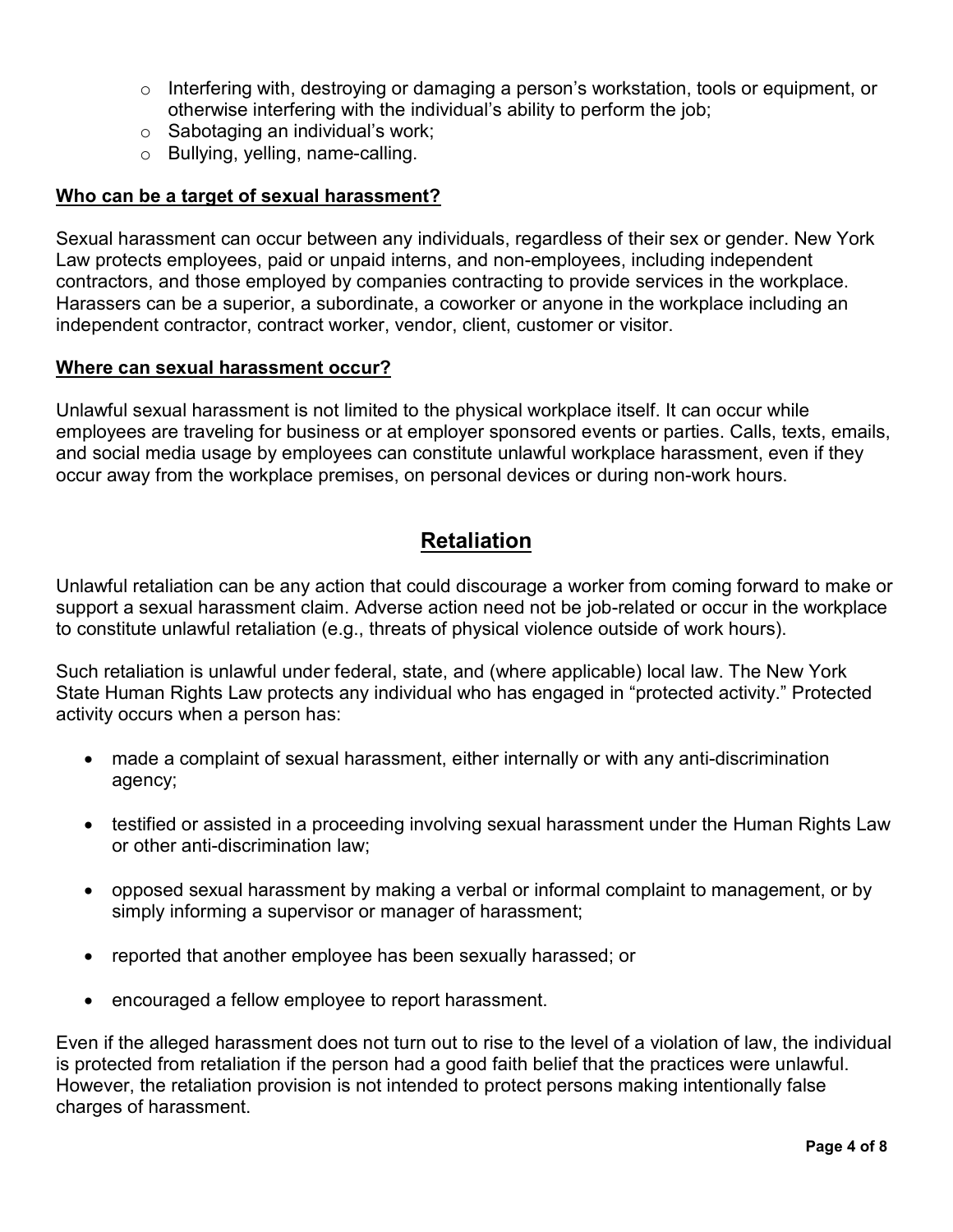# Reporting Sexual Harassment

Preventing sexual harassment is everyone's responsibility. The Rush United Methodist Church cannot prevent or remedy sexual harassment unless it knows about it. Any employee, paid or unpaid intern or non-employee who has been subjected to behavior that may constitute sexual harassment is encouraged to report such behavior to a supervisor, manager, the Pastor, or the Chairperson of the Staff – Parish Relations Committee. Anyone who witnesses or becomes aware of potential instances of sexual harassment should report such behavior to a supervisor, manager, the Pastor, or the Chairperson of the Staff – Parish Relations Committee.

Reports of sexual harassment may be made verbally or in writing. A form for submission of a written complaint is attached to this Policy, and all employees are encouraged to use this complaint form. Employees who are reporting sexual harassment on behalf of other employees should use the complaint form and note that it is on another employee's behalf.

Employees, paid or unpaid interns or non-employees who believe they have been a target of sexual harassment may also seek assistance in other available forums, as explained below in the section on Legal Protections.

# Supervisory Responsibilities

All supervisors and managers who receive a complaint or information about suspected sexual harassment, observe what may be sexually harassing behavior or for any reason suspect that sexual harassment is occurring, are required to report such suspected sexual harassment to the Pastor or Chairperson of the Staff – Parish Relations Committee.

In addition to being subject to discipline if they engaged in sexually harassing conduct themselves, supervisors and managers will be subject to discipline for failing to report suspected sexual harassment or otherwise knowingly allowing sexual harassment to continue.

Supervisors and managers will also be subject to discipline for engaging in any retaliation.

### Complaint and Investigation of Sexual Harassment

All complaints or information about sexual harassment will be investigated, whether that information was reported in verbal or written form. Investigations will be conducted in a timely manner and will be confidential to the extent possible.

An investigation of any complaint, information or knowledge of suspected sexual harassment will be prompt and thorough, commenced immediately and completed as soon as possible. The investigation will be kept confidential to the extent possible. All persons involved, including complainants,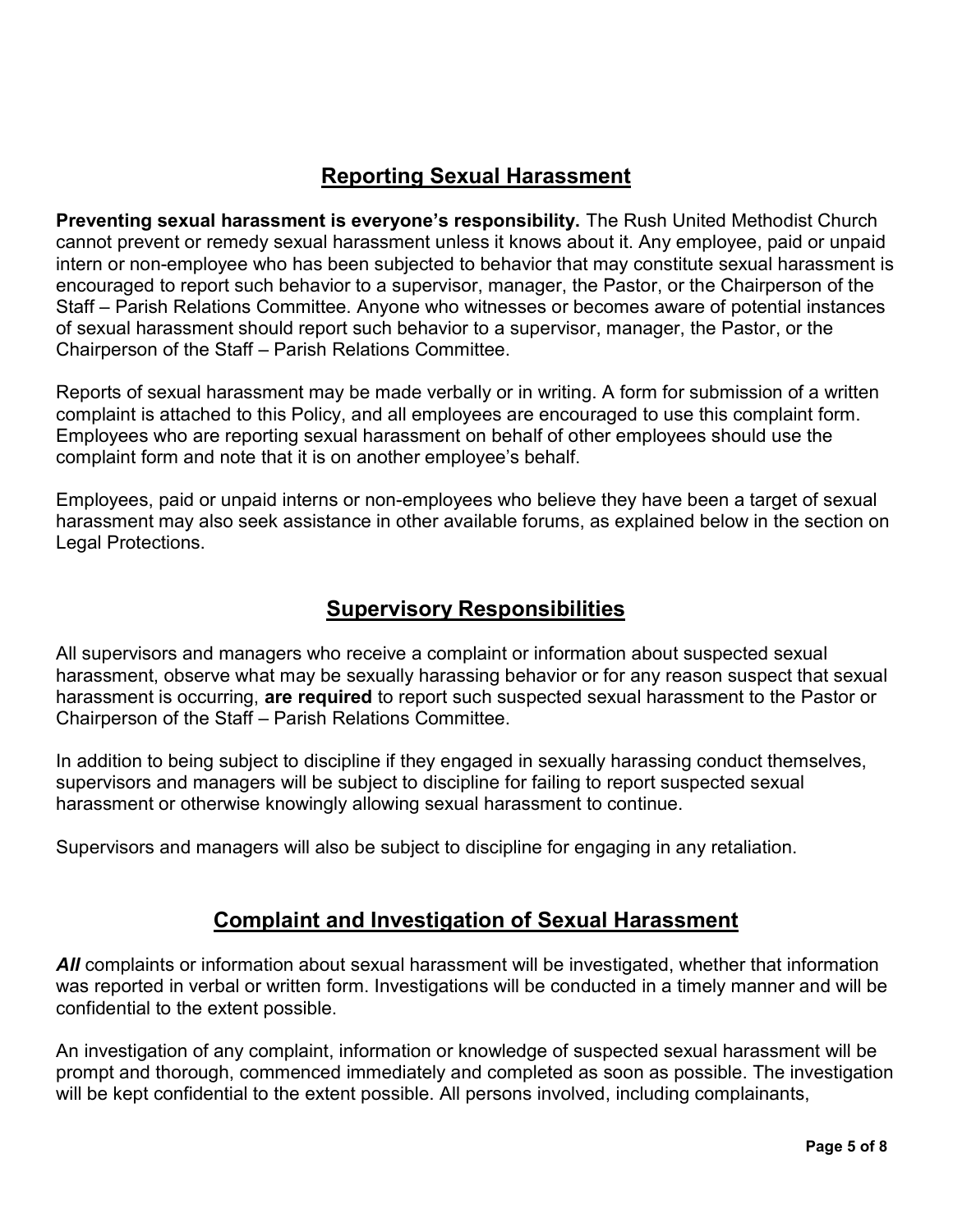witnesses and alleged harassers will be accorded due process, as outlined below, to protect their rights to a fair and impartial investigation.

Any employee may be required to cooperate as needed in an investigation of suspected sexual harassment. The Rush United Methodist Church will not tolerate retaliation against employees who file complaints, support another's complaint or participate in an investigation regarding a violation of this policy.

While the process may vary from case to case, investigations should be done in accordance with the following steps:

- Upon receipt of complaint, the Pastor or the Chairperson of the Staff Parish Relations Committee will conduct an immediate review of the allegations, and take any interim actions (e.g., instructing the respondent to refrain from communications with the complainant), as appropriate. If complaint is verbal, encourage the individual to complete the "Complaint Form" in writing. If he or she refuses, prepare a Complaint Form based on the verbal reporting.
- If documents, emails or phone records are relevant to the investigation, take steps to obtain and preserve them.
- Request and review all relevant documents, including all electronic communications.
- Interview all parties involved, including any relevant witnesses;
- Create a written documentation of the investigation (such as a letter, memo or email), which contains the following:
	- $\circ$  A list of all documents reviewed, along with a detailed summary of relevant documents;
	- $\circ$  A list of names of those interviewed, along with a detailed summary of their statements;
	- o A timeline of events;
	- o A summary of prior relevant incidents, reported or unreported; and
	- $\circ$  The basis for the decision and final resolution of the complaint, together with any corrective action(s).
- Keep the written documentation and associated documents in a secure and confidential location.
- Promptly notify the individual who reported and the individual(s) about whom the complaint was made of the final determination and implement any corrective actions identified in the written document.
- Inform the individual who reported of the right to file a complaint or charge externally as outlined in the next section.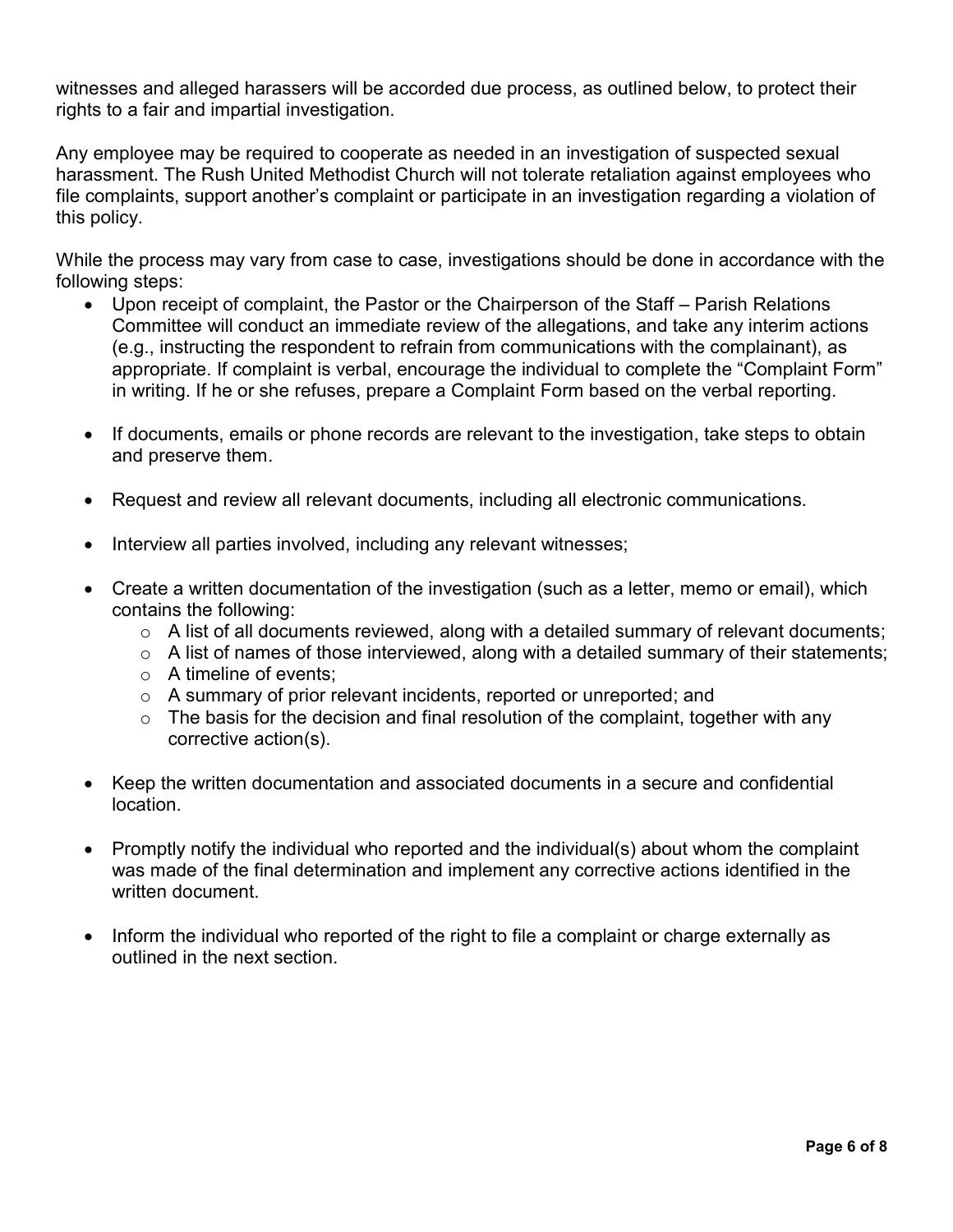### Legal Protections and External Remedies

Sexual harassment is not only prohibited by the Rush United Methodist Church but is also prohibited by state, federal, and, where applicable, local law.

Aside from the internal process at the Rush United Methodist Church, employees may also choose to pursue legal remedies with the following governmental entities. While a private attorney is not required to file a complaint with a governmental agency, you may seek the legal advice of an attorney.

In addition to those outlined below, employees in certain industries may have additional legal protections.

#### State Human Rights Law (HRL)

The Human Rights Law (HRL), codified as N.Y. Executive Law, art. 15, § 290 et seq., applies to all employers in New York State with regard to sexual harassment, and protects employees, paid or unpaid interns and non-employees, regardless of immigration status. A complaint alleging violation of the Human Rights Law may be filed either with the Division of Human Rights (DHR) or in New York State Supreme Court.

Complaints with DHR may be filed any time within one year of the harassment. If an individual did not file at DHR, they can sue directly in state court under the HRL, within three years of the alleged sexual harassment. An individual may not file with DHR if they have already filed a HRL complaint in state court.

Complaining internally to the Rush United Methodist Church does not extend your time to file with DHR or in court. The one year or three years is counted from date of the most recent incident of harassment.

You do not need an attorney to file a complaint with DHR, and there is no cost to file with DHR.

DHR will investigate your complaint and determine whether there is probable cause to believe that sexual harassment has occurred. Probable cause cases are forwarded to a public hearing before an administrative law judge. If sexual harassment is found after a hearing, DHR has the power to award relief, which varies but may include requiring your employer to take action to stop the harassment, or redress the damage caused, including paying of monetary damages, attorney's fees and civil fines.

DHR's main office contact information is: NYS Division of Human Rights, One Fordham Plaza, Fourth Floor, Bronx, New York 10458. You may call (718) 741-8400 or visit: www.dhr.ny.gov.

Contact DHR at (888) 392-3644 or visit dhr.ny.gov/complaint for more information about filing a complaint. The website has a complaint form that can be downloaded, filled out, notarized and mailed to DHR. The website also contains contact information for DHR's regional offices across New York **State**